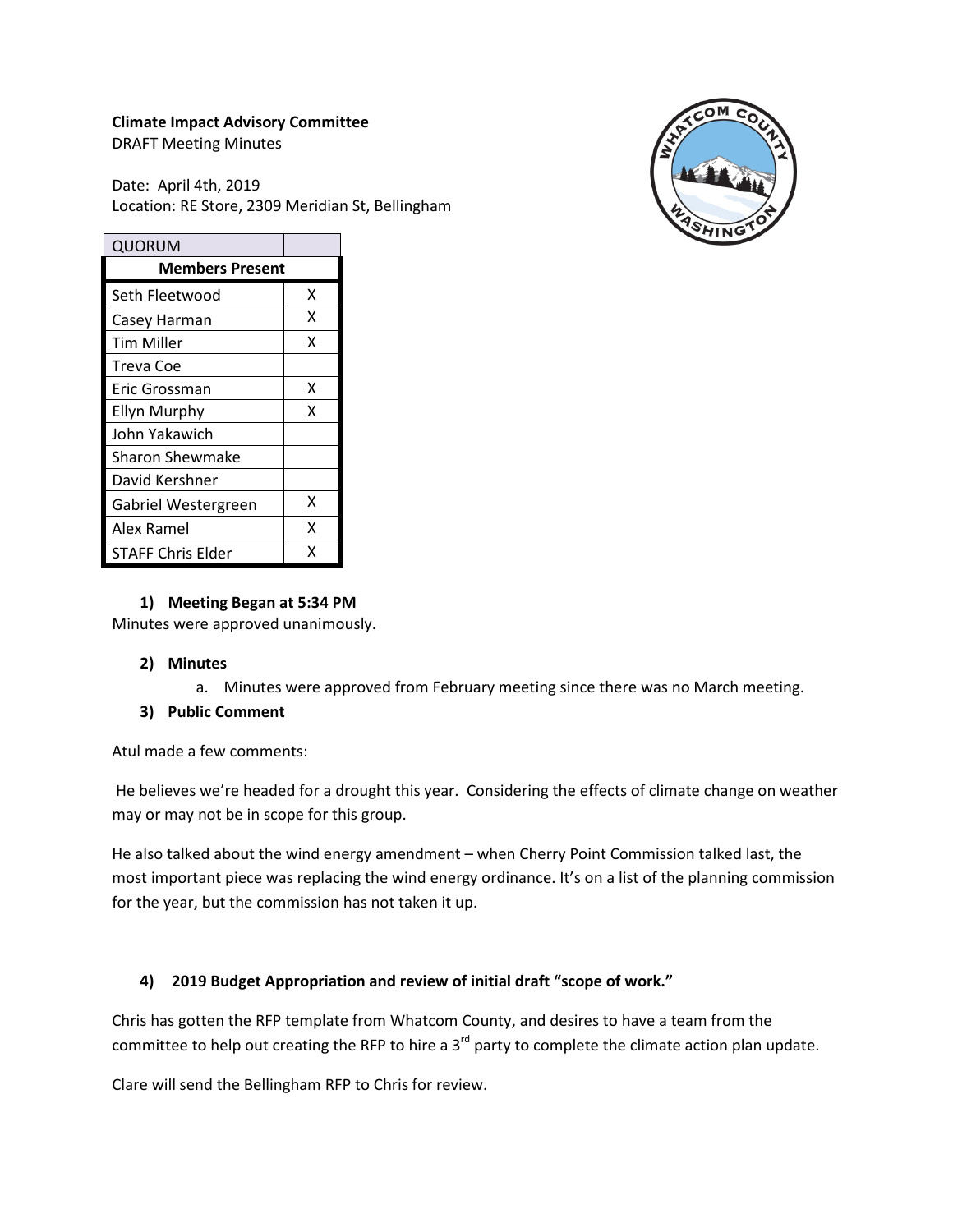Tentative meeting 11:30 AM Tuesday April  $9<sup>th</sup>$ . A confirming email will be sent out.

### **5) Wind Energy Amendments**

Currently the planning commission Wind system amendment is docketed, but no immediate timeline for staff. If the CIAC would like to provide comments to the wind energy they would likely be welcomed.

Atul – Staff was waiting for CIAC to make recommendations to the planning commission before making any changes.

Alex gave the group some history – he was involved in the original code as part of the Wind Energy advisory. The recommendations were not adopted. Alex suggested working on the ground work in public perception ahead of making a proposal to the planning commission.

Atul mentioned there is some frustration with the last effort on wind energy. There was a lot of effort put forth, but then I the end the outcome was not useful. He would like CIAC to look at renewables as a whole.

Public comment: Code needs to change. The new wind permits would adhere to new code.

Eddie – Terry presented to the City of Bellingham, believed that economical wind exists within the county.

Alex suggested bringing in experts to the next meeting from Lummi, PSE, Whatcom PUD. After that, the CIAC could senda recommendation to edit the current code. There was also a suggestion to invite Terry Myer to the next meeting as well, with the idea that all the presenters could help highlight the problem areas in the current Code. It was decided that the next meeting should not have more than 4 presenters on wind energy. Casey and Alex will look into inviting people.

Note: Everyone can download the current code.

# 6**) April 4, 2019 Update on Community Research Project**

Provided by Ellyn

The Community Research Project is underway. Advisory Committee members were asked to review and recommend interview questions and people/organizations to interview in February. In early March we sent a letter of introduction and list of questions to the 90+ individuals or organizations we want to interview.

We have Leads for each of the eight areas of interest and volunteers to help with the interviews. I estimate that we have collectively completed 40 to 50% of their interviews. We hope to have all the interviews completed by early to mid-May so we can start writing a summary for each area. Our schedule is still to try to get a draft report to the Advisory Committee by early June. The focus of the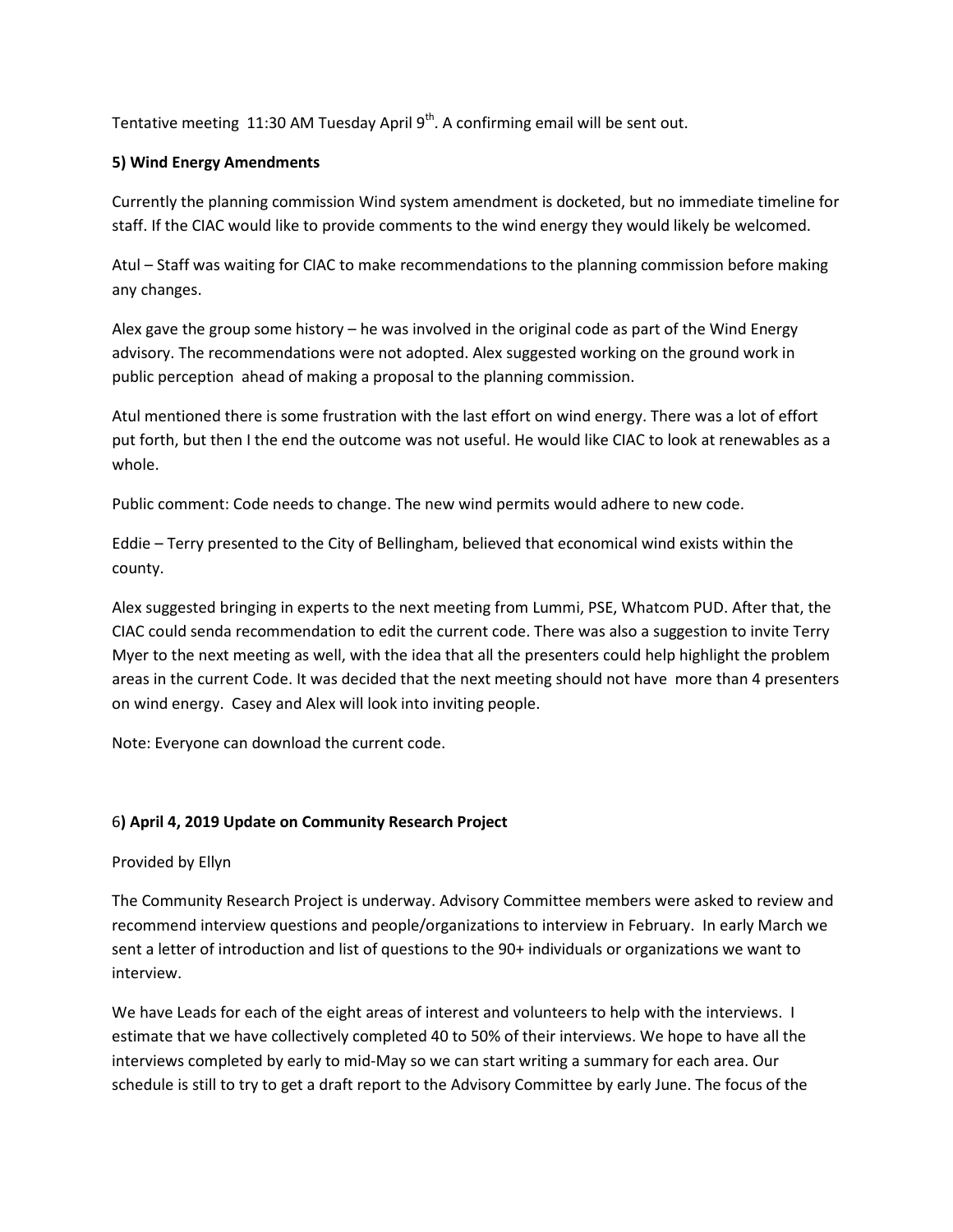report will be on climate change mitigation and adaptation strategies that are currently being done or would be good to do in the future.

| Area                                   | <b>Lead Interviewer</b>                         | <b>Interviewers</b>                                        |
|----------------------------------------|-------------------------------------------------|------------------------------------------------------------|
| <b>Energy Conservation &amp;</b>       | <b>Betsy Gross</b>                              | Dave Hostetler                                             |
| Renewable Energy                       | jbgross1@comcast.net                            | Karen Dalenius                                             |
| <b>Transportation &amp; Mobility</b>   | Jayne Freudenberger<br>freudbj7@comcast.net     | Kathy Gablehouse<br>Ellyn Murphy<br><b>Betsy Gross</b>     |
| Public Safety & Preparedness           | <b>Ellyn Murphy</b><br>ellyn.murphy10@gmail.com | Joanne Knittel                                             |
| <b>Waste Reduction &amp; Recycling</b> | <b>Vicki Thomas</b><br>vicki.kagi@gmail.com     | Jayne Freudenberger                                        |
| <b>Water Quantity &amp; Quality</b>    | <b>Judy Hopkinson</b><br>Jd.hopkinson@gmail.com | Mary Durbrow<br>Ellyn Murphy                               |
| Agriculture & Food Security            | <b>Steve Harrell</b><br>meiguimuga@gmail.com    | Brian Mulligan<br>Karen Holderman<br><b>Judy Hopkinson</b> |
| Forestry                               | <b>Ellyn Murphy</b><br>ellyn.murphy10@gmail.com | David Kershner<br>Naomi Murphy<br>Judy Hopkinson           |
| Land Use Planning, Recreation,         | David Kershner                                  | Carol Smith                                                |
| Wildlife & Habitat                     | davekershner@yahoo.com                          | <b>Ellyn Murphy</b>                                        |

Initial impression is that there is a wealth of information and technical reports that will benefit the next revision of the Whatcom County climate action plan, especially from the City of Bellingham, Lummi Nation, and the Nooksack Tribe. The challenge for our committee will be integrating and adapting all the information and differing points of view into a cohesive plan that meets the needs of Whatcom County and sets forth measurable goals.

# **7) Work Plan**

Alex passed around the work plan draft that Treva, Seth and Alex worked on for review. Since Treva was not present discussion was tabled for the next meeting.

# **8) Old and New Business**

# **Report to City Club (Eric Grossman).**

Cosmos is the only program that can predict the changes in coastal area due to sea level rise and storm affects. Need \$350,000 to get a model for entire Whatcom County. This tool can be used for by cities and counties in planning on where to invest in future infrastructure.